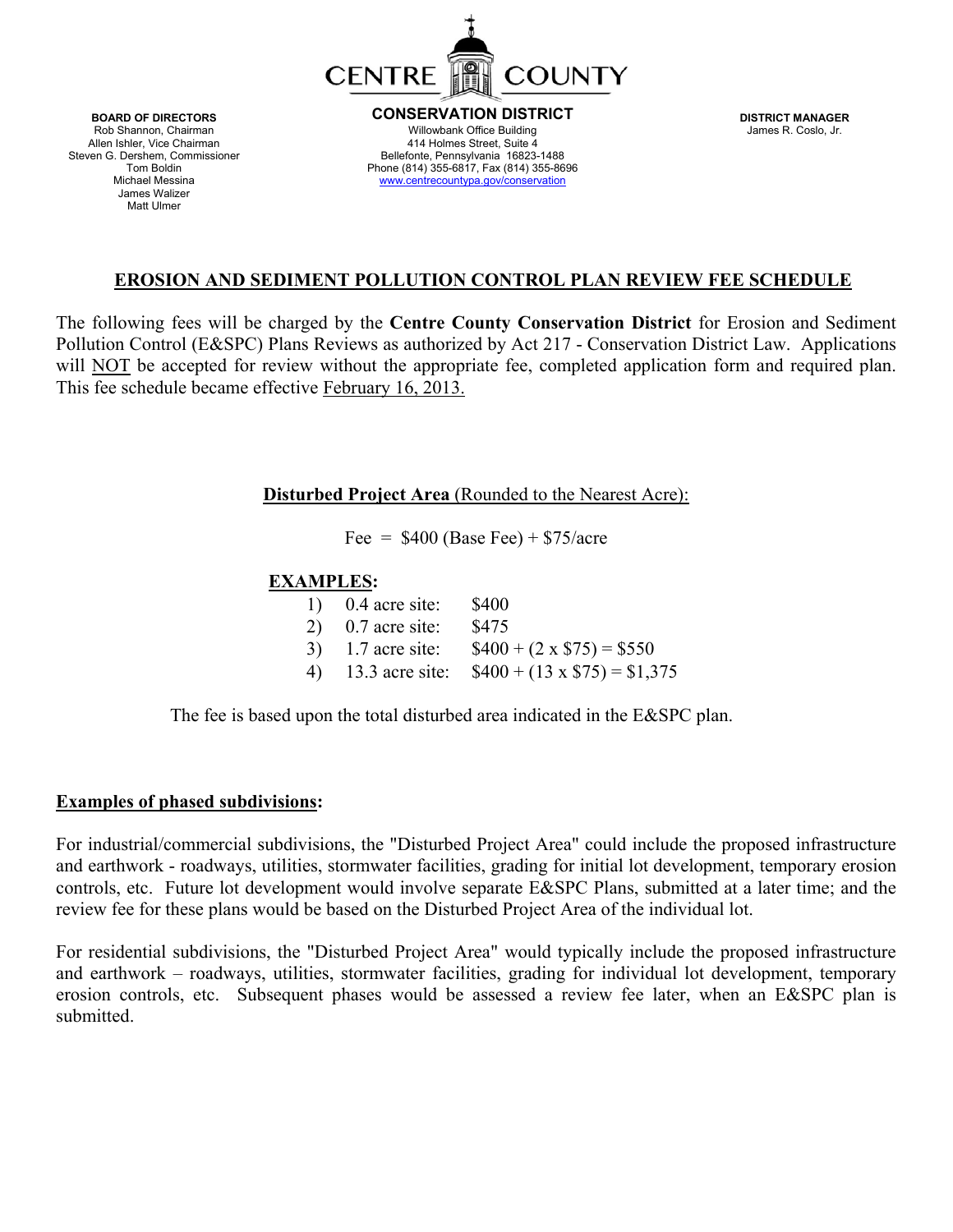# 1. PROCEDURES

- A) The applicant shall submit a check or money order (cash will NOT be accepted) payable to the CENTRE COUNTY CONSERVATION DISTRICT and will submit the fee to the Conservation District together with the project plans and completed application.
- B) The Conservation District fee shall not be combined with any other municipal or County fee. The canceled check will be the applicant's receipt.
- C) The Conservation District will accept an application for review only when all necessary information and fees have been provided. Each submission shall include the project's erosion and sedimentation control plan narrative and drawings, a completed application and the appropriate fee.
- D) Any submission which does not contain the complete and appropriate information will not be reviewed. The applicant will be informed of any additional information or fees needed for a review.
- E) If a check is refused by the bank due to insufficient funds, the entire application package will be returned to the applicant without a review being performed and a returned check fee of \$40 will be assessed.
- F) E&SPC plan reviews approved by the Conservation District are valid for five years from the date of issuance of the review letter. Failure to initiate the described earthmoving activities within five years will invalidate the approval.
- G) Resubmission by the applicant of a previously approved plan shall be assessed a resubmission fee of 25% of the original fee paid for each subsequent review/approval.
- H) All submissions, including re-submissions, are reviewed in the order that they are received at our office.

# 2. ADJUSTMENT OF FEES

 A) Fees will be waived only for an application filed under the name of the Commonwealth of Pennsylvania or a governmental sub-unit of same. This waiver does not apply to school districts, authorities, private/non-profit organizations or governmental sub-units of the United States.

# 3. OTHER PERMITS AND FEES

- A) Projects may require other permits and fees including, but not limited to: National Pollutant Discharge Elimination System (NPDES), Erosion and Sediment Control Permit, and Erosion and Sediment Control General Permit -1 (Oil and Gas). These permits require fees in addition to the E&S review fee.
- B) **Chapter 105 General Permits require separate fees, but shall not be required to pay an E&S review fee.**